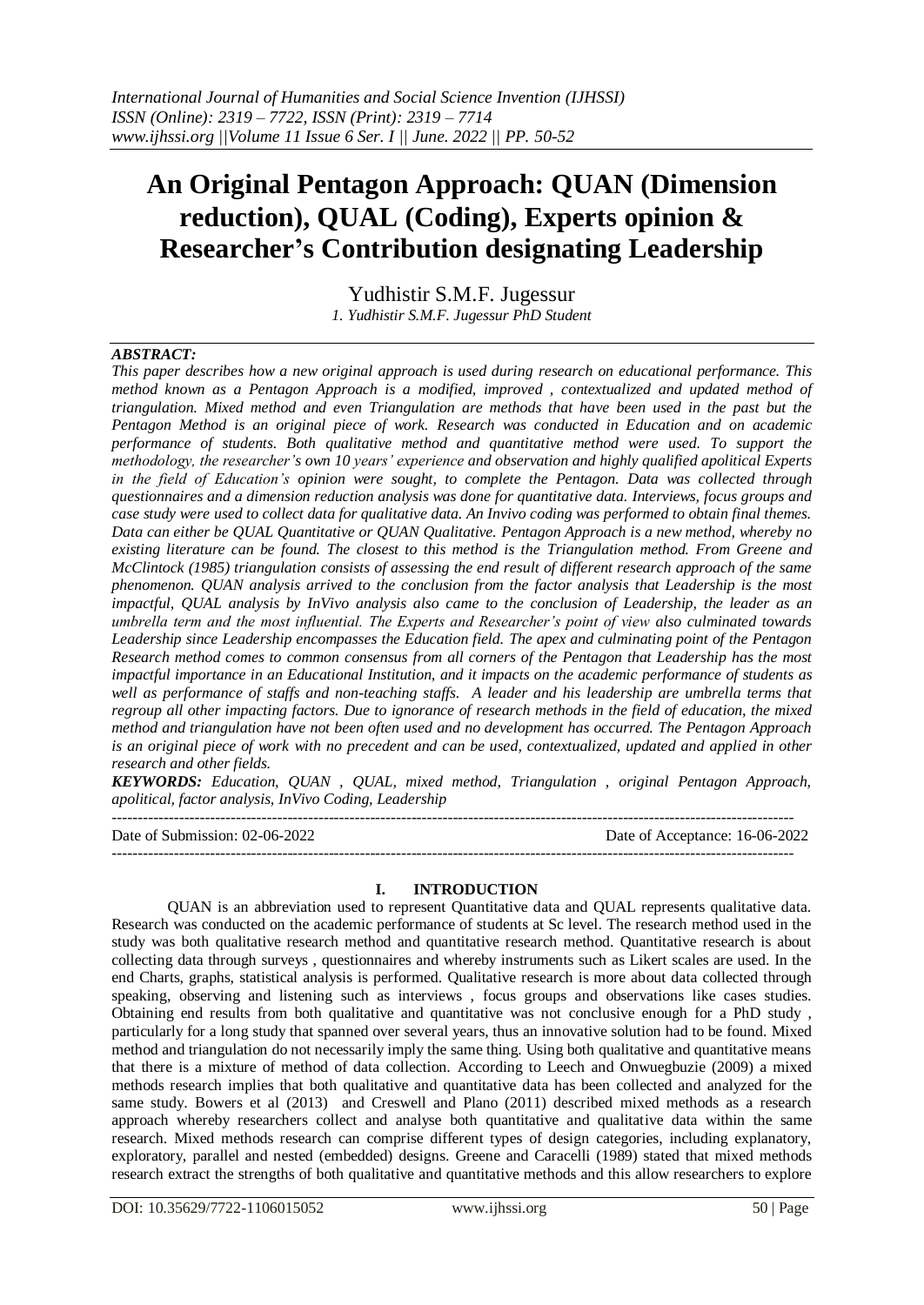diverse perspectives and uncover relationships that exist between the intricate layers of our multifaceted research questions. The National Collaborating Centre for Methods and Tools, NCCMT (2015) of the McMaster University proposed 6 questions to ask when evaluating mixed methods research such as (i) does the research question justify the use of mixed methods? (ii) Is the method sequence clearly described, logical in flow and well aligned with study aims? (iii) Is data collection and analysis clearly described and well aligned with study aims? (iv) Does one method dominate the other or are they equally important? (v) Did the use of one method limit or confound the other method? (vi) When, how and by whom is data integration (mixing) achieved?

This papers goes beyond mixed method and triangulation. The objective and aim of this paper is to provide an insight of a new innovative methodology in research. The wheel is not being invented but nevertheless no literature exists on this Pentagon approach. Unfortunately, due to ignorance of methods , the mixed method and triangulation are not often used in Educational research. Since they are not used, no development has taken place thus it is an original piece of work.

### **II. METHODOLOGY**

This research is basic research that can be used for other research. All ethical standards were observed during this research. While collecting data for both qualitative and quantitative, the respondents were informed of the purpose of this research and confidentiality was guaranteed to the respondents. Where necessary, parental consent was obtained. They were also informed not to reveal any details of the ongoing study. No gratification was provided to any respondent. The respondent and institutions involved do not risk any danger since their names have not been mentioned at any stage. The methods used in the research was both QUAN and QUAL.

## **III. DISCUSSION and FINDINGS**

The papers rely on its originality to describe an improved research method in research. QUAL and QUAN data are the pillars of any research. Mixed method is also referred to as a third movement combining both modes of data collection. Mixed method is using both Qualitative and quantitative research approach, whereas triangulation is about finding a consensus, a comparation, a contrast, a concordance and finding consistency after both research method reached an outcome conclusion. A Pentagonal approach goes further and above by including the researcher who has ten years experience in the field of education own observations in the form of a case study form of research strategy and Pentagon Approach also take into consideration data from Experts in the field of Education. Questionnaires and Likert scale were used to collect data from those experts. Experts include apolitical PhD holders in the field of Education sector. The figure below illustrates the original formulation of a method from scratch to an outcome that as a common consensus from all possible plausible sides of the field.



**Figure 1 illustrating an Original Pentagon approach adapted from Bowers et al (2013) and Creswell and Plano (2011)**